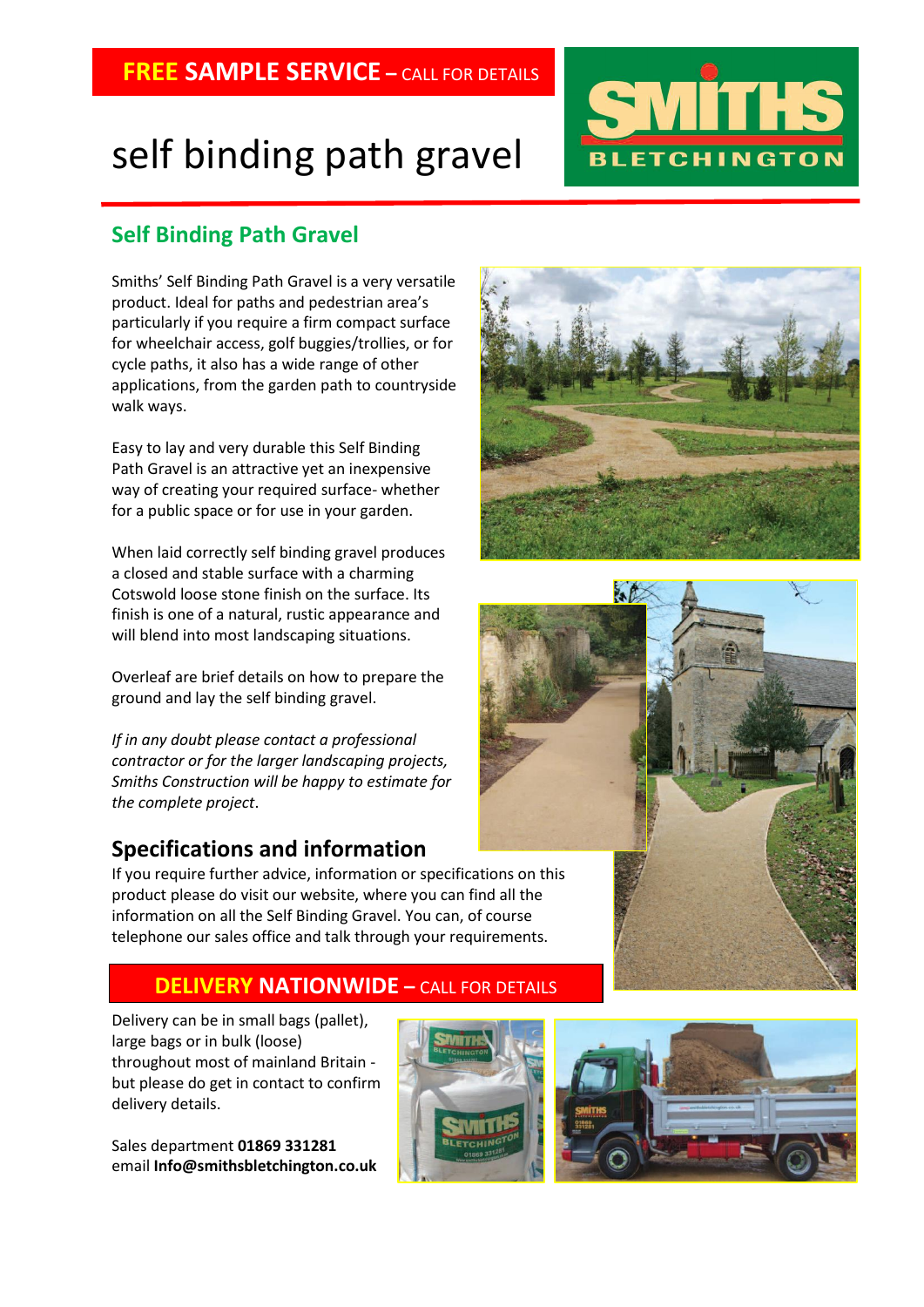# self binding path gravel

# **Self Binding Path Gravel**

**A crushed limestone gravel material which is suitable as a top dressing for footpaths.**

## **Laying Instructions**:

1. Excavate the formation to the required depth depending on use, for footpaths to a depth of 150mm compact using a vibrating roller. Fix edgings according to requirements, either wood or concrete to level and line as required.

2. Lay sub-base material to a depth of 150mm for footpaths and compact using a vibrating roller. The material used should be a Type1 or similar - alternatively one can use Smiths 40/5mm crushed limestone for footpaths.

3. The self binding path gravel should be spread and compacted to achieve a finished depth of approx 50mm to 75mm. Care should be taken to ensure that the material is of

sufficient moisture content to achieve full compaction. This can be achieved by using the spray facility on the roller.

It is advisable not to traffic the finished area for two to three days after finishing & possibly more time in wintery & wet condition. Maintenance to the product will be required as it weathers & wears.

For best results it is advisable to avoid installing the material in adverse weather conditions, for example severe frosts or extended periods of wet weather, ideally spring / Summer for best results.

# www.smithsbletchington.co.uk

These are guidelines only. Smiths & Sons Bletchington Ltd are not responsible for work or results of that work undertaken by individuals or contractors hired by the customer. Smiths & Sons Bletchington Limited ©2013





# Info